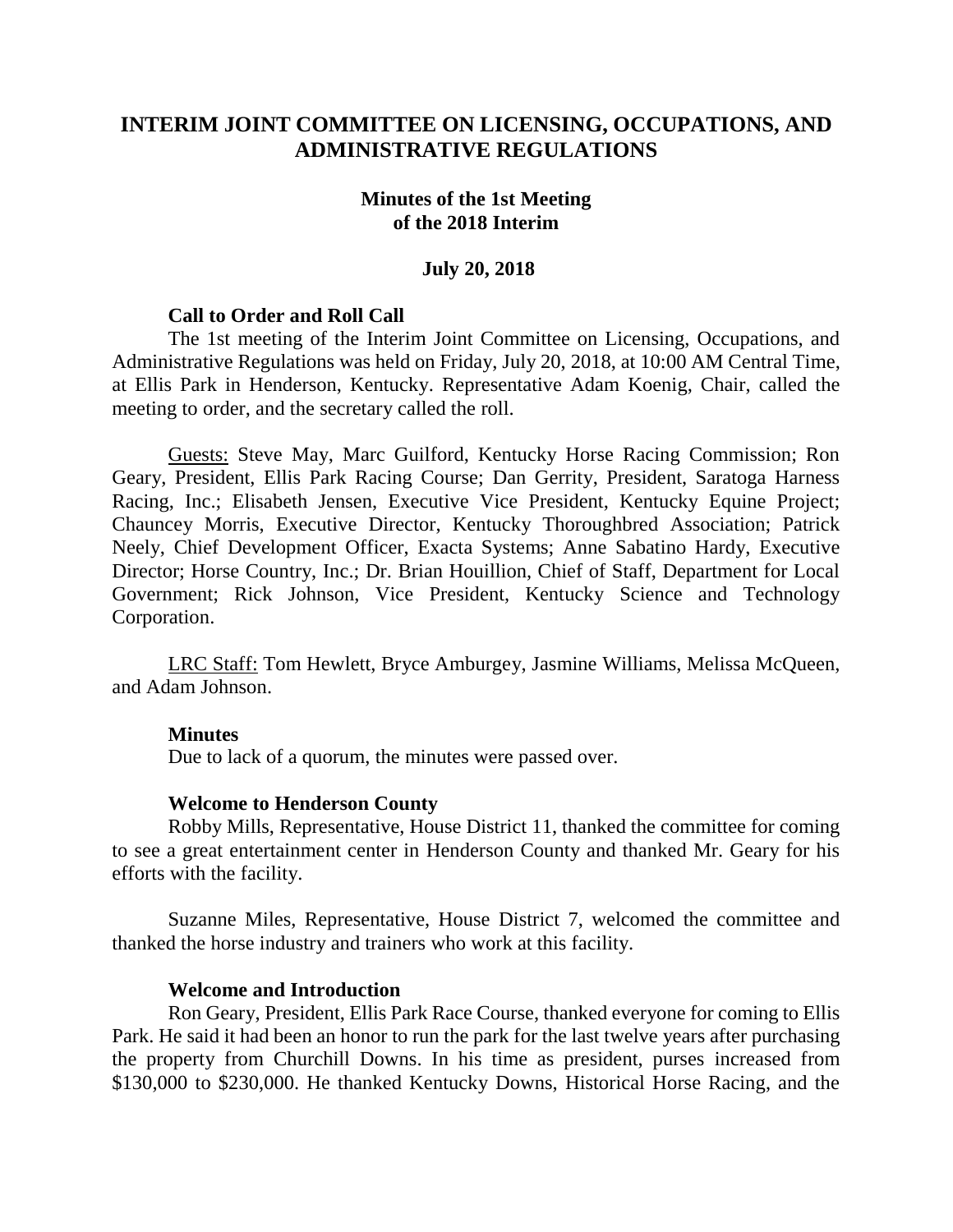Kentucky HBPA (Horsemen's Benevolent and Protective Association). When these groups work together, good things happen for horse racing.

The sale of Ellis Park to Saratoga Harness Racing, Inc. was a hard decision that effectively began his retirement. Saratoga bought 30 percent of the raceway six years prior to the sale. Since then, they have worked through many operation and growth issues together. This includes expanding into Historical Horse Racing. He is pleased to pass the baton an entity such as Saratoga.

Dan Gerrity, President, Saratoga Harness Racing, Inc., thanked Chairman Schickel and Chairman Koenig for having the meeting at Ellis Park. He has enjoyed working with Ron Geary and hopes to continue making Ellis Park better.

Senator Thayer thanked the chairs for having a meeting at Ellis Park, saying that it is important to realize that there is more to horse racing than Churchill Downs and Keeneland. There have been great horses at Ellis Park, including Looking at Lee who was second in the Kentucky Derby last year. He thanked Ron Geary for purchasing the track from Churchill Downs and for the work he has put into it.

In response to a question by Senator Thayer, Mr. Gerrity said that Saratoga has a team of eight staff currently reviewing the entire park. He expects to be spending capitol on future improvements.

Senator Thayer shared the concerns of the HBPA in some of the park's facilities. He requested that Saratoga take a serious look at improving those facilities' conditions.

# **Impact of Horse Racing Industry in Kentucky**

Elizabeth Jensen, Executive Vice-President, Kentucky Equine Education Project (KEEP), stated that KEEP advocates for issues that affect the Kentucky horse industry. Most people only think of the horse industry in this state during the big days, but there are \$23.4 billion of horse industry assets in Kentucky. It brings in \$1.6 billion annually, and it has a ripple effect into hay, feed, and other supplies of \$2.7 billion. The industry also brings in \$5.2 billion of tourism money every year.

An example of the horse industry impact is American Pharaoh, generating \$2.7 million in taxes from his stud fees. Also, there are many equine veterinarians in the state, and pari-mutual gambling in the state has been increasing. There are over 242,000 horses in the state, with a variety of purposes and breeds. The industry employs 44,000 workers and 64,000 indirect jobs. It is the number one impact on Kentucky's economy as a whole.

KEEP is working to implement the Kentucky Chamber of Commerce Talent Pipeline. This is a program made possible by a grant from the US Chamber of Commerce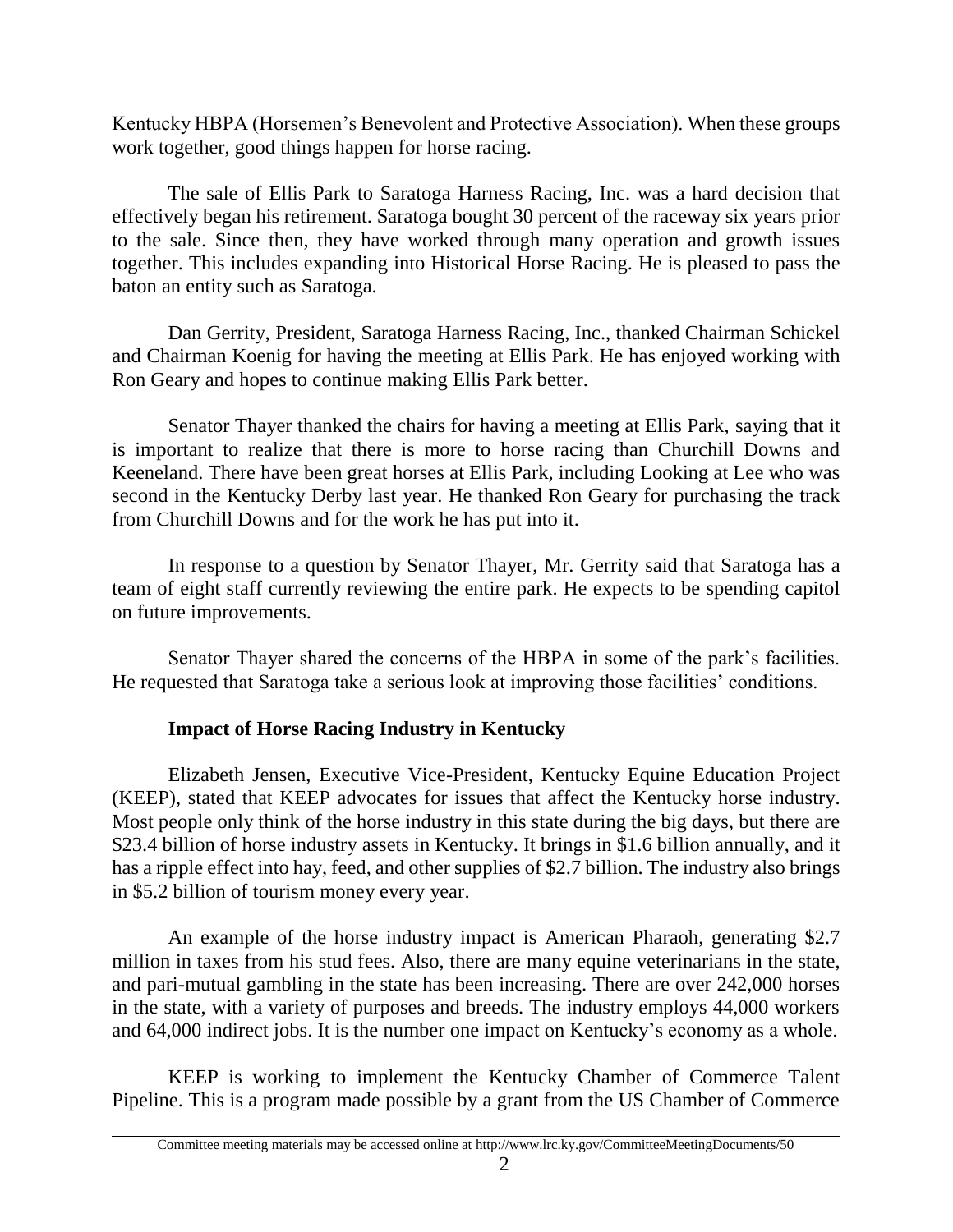that aims to develop workers for key industries in each state. The Kentucky Chamber has agreed to make the equine industry one of those targeted industries. The first step of the program is to organize employer collaboratives. There will be collaboratives for farms, trainers, sales and consigners, and veterinarians. The second step will be asking these groups about their needs and determining how to attract workers. The third step will be to better understand the industry's required competencies and specialties. This will include speaking with universities to better understand how to recruit their students.

The complete roll-out of the pipeline will occur from 2018-2020. Five project managers will be hired to facilitate the program; three have already been hired. There will be 20 individual champions across the targeted industries that will interact with the project managers directly.

In response to a question from Chairman Koenig, Ms. Jensen said that an example of an industry shortage is with trainers who do not have sufficient handlers and must therefore turn away horses. Chairman Koenig said that this shows the need for a year-round circuit in Kentucky, and Ellis Park is important in keeping year-round work available.

Chauncey Morris, Executive Director, Kentucky Thoroughbred Association, reported on the state and national impact of the horse industry, emphasizing the importance of how it effects Kentucky jobs. There have been 13 Triple Crown winners, ten of which were from Kentucky. Kentucky has been an important part of national horse racing.

Historical Horse Racing is an important part of modern horse racing, providing funds to the Kentucky Thoroughbred development fund. The impact of HHR is shown in the increase of the payout to Kentucky bred horses from 78 percent in 2010 to 87.4 percent in 2017. Kentucky is third in the pari-mutual handle on horse racing. Many states have contracted while Kentucky continues to rise.

In response to a question from Chairman Koenig, Mr. Morris said that Florida parimutuel sales have contracted while New York and California remain ahead in handle.

Patrick Neely, Chief Development Officer, Exacta Systems, said that pari-mutual Historic Horse Racing was the horse industry's response to casino gaming eating into their profits. It was a solution that was industry driven, and they use a database of 90,000 past races which are then bet on by the player. Historical horse racing (HHR) has led to a revival of the horse racing industry in other states, which also helps the Kentucky market. Virginia legislators cited Kentucky as inspiration for their recent laws on HHR.

Historical horse racing has helped increase the breeder incentive fund from \$3 million to \$9 million. HHR represents 11 percent to 12 percent of all horse race wagering. Exacta Systems handles \$1.2 billion of HHR wagering. Churchill Downs is opening its 900 terminal system soon.

Committee meeting materials may be accessed online at http://www.lrc.ky.gov/CommitteeMeetingDocuments/50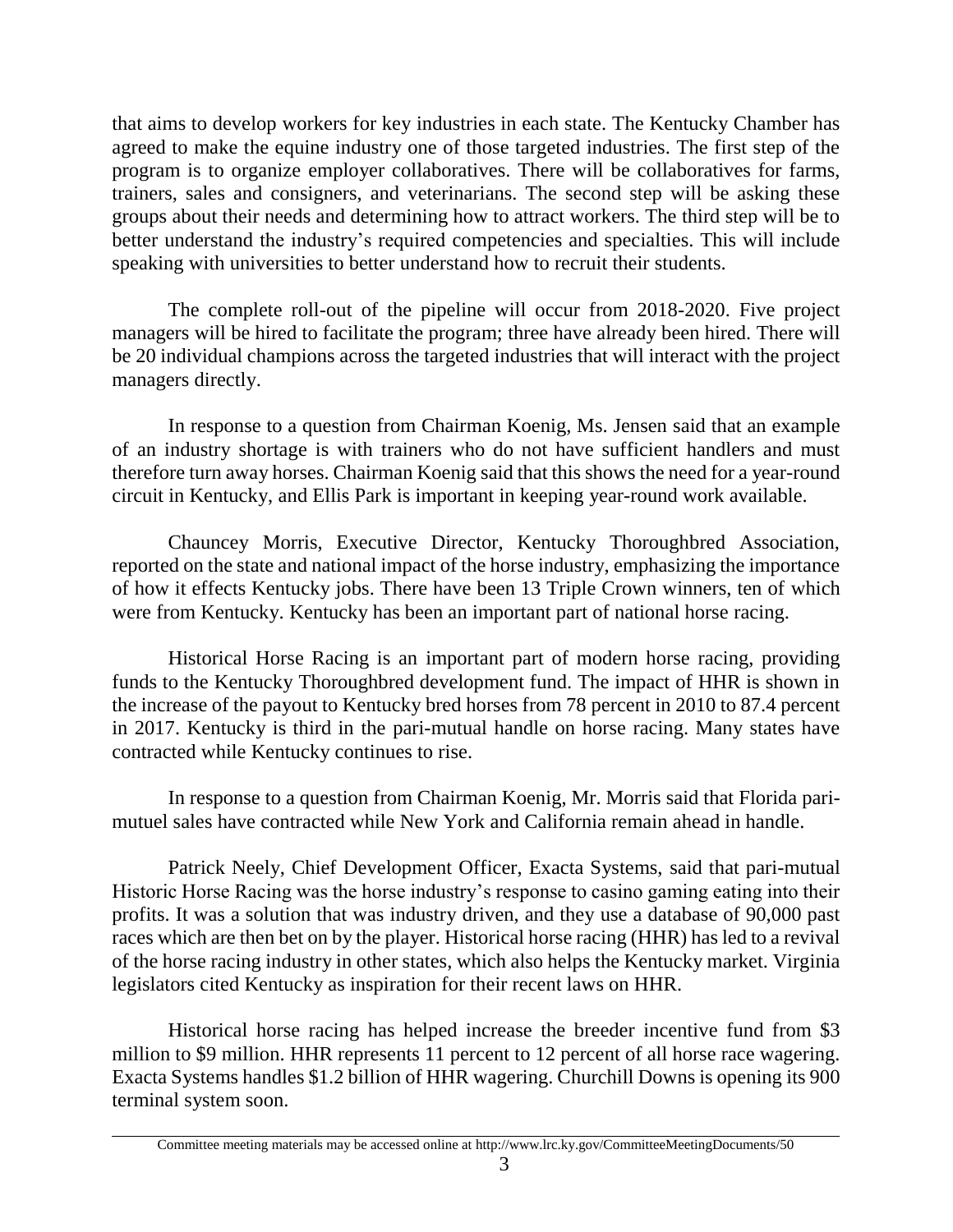In response to a question by Senator Bowen, Mr. Neely said litigation is still pending on HHR. The racetracks and KRC asked for a declaratory judgement that the regulations could be promulgated. The case has been returned to Franklin Circuit Court, which will decide whether the system is actually pari-mutuel in nature. Exacta System has gone through this, but there has been no ruling at this time. The other two pari-mutuel HHR systems on the market will need to eventually go through the same process. Mr. Neely said he is confident that all systems will meet that judicial muster.

In response to questions from Senator Seum, Mr. Neely said that, under Kentucky regulations, the HHR race must meet certain parameters. It has to have taken place at a licensed United States race track. Exacta has a database of 90,000 US horse races. All of them have ten-horse fields and ended with an official order of finish in which horses crossed the finish line. These are the races patrons are betting on.

The benefit of HHR has been its ability to save the industry in many states. It was developed by the industry. HHR has been attractive to both horse racing fans, allowing the bettor to handicap horses, and electronic gaming fans. In that way, it brings new audiences to horse tracks who otherwise would not be there.

In response to a question from Chairman Koenig, Mr. Neely said some states are using statutes and some are using regulations to implement HHR. Both have worked. Whether to use statute or regulation is a policy decision.

Chairman Koenig said that he fully supports the HHR regulations, and he is interested in seeing them moved to statute because of the amount of money being invested.

Anna Sabatino Hardy, Executive Director, Horse Country, Inc., said that Horse Country is a member-based organization that promotes the equine industry through tourism activities at member locations. The organization began in 2014 with 22 members and now has 39 members. The goal is to connect guests to the horses, lands, and people through experiences that inspire a love for the animal and Kentucky. The company has sold 86,000 tickets for a revenue of \$2 million. Thirty percent of the guests are from Kentucky, while 70 percent are from outside the state. An out-of-state visitor typically spends 2 to 6 days in the state.

Senator Gentry said that the horse industry has taken inspiration from the bourbon industry, and it has brought a lot of visitors to the state of Kentucky. He thanked all of the presenters.

### **Federal Grant Concerning Licensing Requirements for Veterans**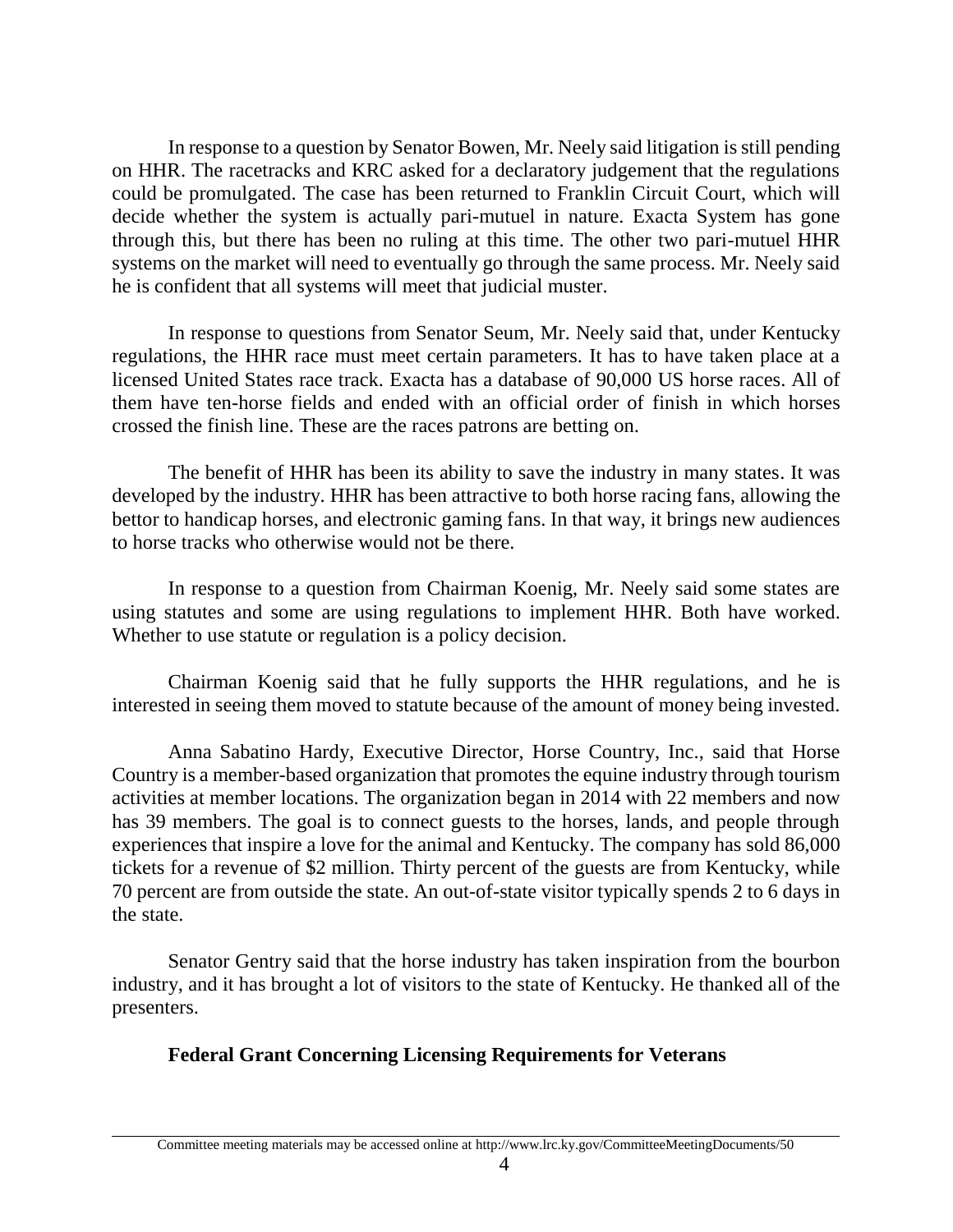Bryan Houillion, Chief of Staff, Department for Local Government, said his department had secured two grants to study licensing in the state. The department has four goals to achieve with the grants:

- 1. Understand how Kentucky licenses professions and occupations and whether the model works. If it does not work, the department will evaluate models that may work better. This goal is important due to a recent court case about licensing boards needing oversight;
- 2. Find a way to make licensing boards more efficient;
- 3. Implement practices to remove impediments for four veterans, people with past criminal records, legal immigrants, and the chronically unemployed, which are all underemployed groups; and
- 4. Focus on increasing the portability of licenses through reciprocities and compacts with other states.

The second grant is \$450,000 spread over three years. The department will hire a project manager to facilitate joining more licensing consortiums.

Richard Johnson, Vice President, Kentucky Science and Technology Corporation (KSTC), said his organization works to match local businesses with federal contracts. The future aim is to be an intermediary for matching employers with future employees, focusing on college students, high school students, and veterans. The company aims to use the new VALFLO (Veteran Accelerated Learning for Licensed Occupations) grant to specifically target veterans. Regardless of the skillset required by an employer, there is a veteran leaving the service with a skillset that would meet the need. KSTC has partnered with community colleges statewide, the University of Louisville, and the Kentucky Commission on Military Affairs to facilitate the aim. KSTC chose 35 licensed occupations to research and better understand the gaps between veterans returning from their service and these licensed occupations.

In response to a question from Senator Seum, Mr. Johnson said drivers who have left the military are only certified on automatic shift trucks; the lack of accreditation for manual transmission trucks is an impediment to a CDL. A 30 day course is necessary to adequately train in this regard, and simulators are being purchased by community colleges. The best of those programs is at Hopkinsville Community and Technical College.

In response to a question by Representative Burch, Mr. Johnson said the first focus of the program is improving these gaps for veterans. This is being done through job fairs, but KSTC hopes to use the grant to hire employees to visit the bases. KSTC is in the planning phase on this project.

Chairman Koenig expressed appreciation to the administration for working to obtain the grants and join the consortiums.

Committee meeting materials may be accessed online at http://www.lrc.ky.gov/CommitteeMeetingDocuments/50